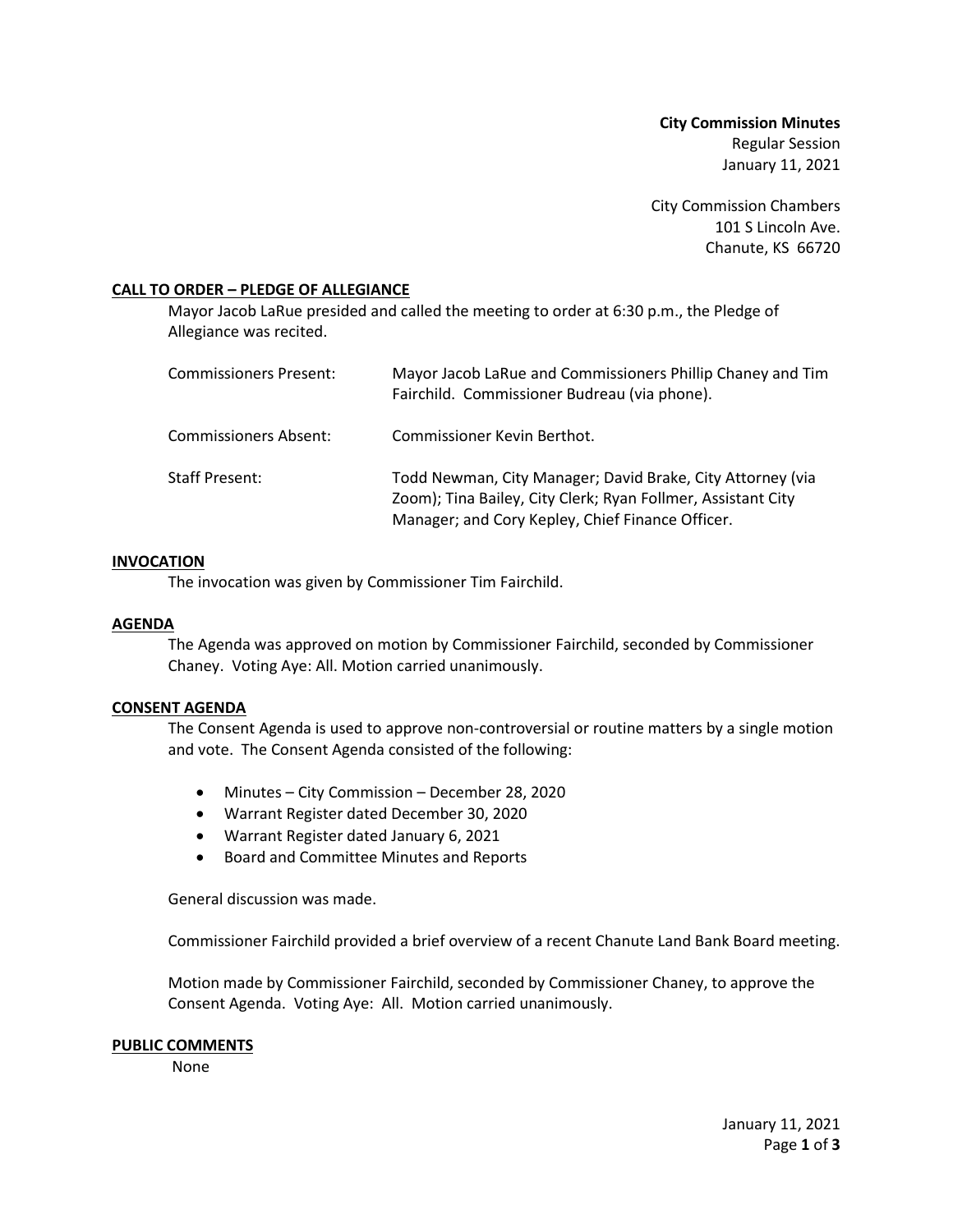### **CITY MANAGER'S REPORT**

City Manager Todd Newman gave his report on City activities and operations. Items reported on included an update on the Main Street Railroad Crossing, the CERG Grant, and a January 19, 2021, 6:30 p.m. Downtown Revitalization Committee meeting.

# **NEW BUSINESS PROPERTY RESOLUTION – 520 NORTH LAFAYETTE PROPERTY RESOLUTION – 1618 SOUTH EVERGREEN**

General discussion was made. Comments were made by City Manager Todd Newman and Assistant City Manager Ryan Follmer.

Motion made by Commissioner Fairchild, seconded by Commissioner Chaney, to adopt resolution declaring that the above properties are in violation of Chanute Municipal Codes and authorizing abatement of certain nuisances as presented. Voting Aye: All. Motion carried unanimously.

The Resolutions were assigned: No. 2021-01 & 2021-02

## **COMMISSION COMMENTS**

Commissioner Chaney commented on the guttering located on the back of the Depot building.

General discussion was made. Comments were made by City Manager Todd Newman and Assistant City Manager Ryan Follmer.

Commissioner Chaney commented on the Masonry Repair Project for City owned buildings which include the Travelers Inn, Memorial Building, Judicial Center, and Fire Station 2.

General discussion was made. Comments were made by City Manager Todd Newman and Assistant City Manager Ryan Follmer.

Commissioner Budreau reported that he is looking forward to 2021.

Commissioner Budreau commented on the intersection at 21<sup>st</sup> & Plummer and 35<sup>th</sup> & Santa Fe.

General discussion was made. Comments were made by City Manager Todd Newman.

Commissioner Fairchild commented on City Boards and Committees.

General discussion was made.

Commissioner Fairchild thanked the Commission and City Staff for their work and that he is looking forward to working on 2021 goals.

Mayor LaRue reported that he appreciates the Commission and that is he looking forward to 2021 and leading the community both fiscally and as community leaders.